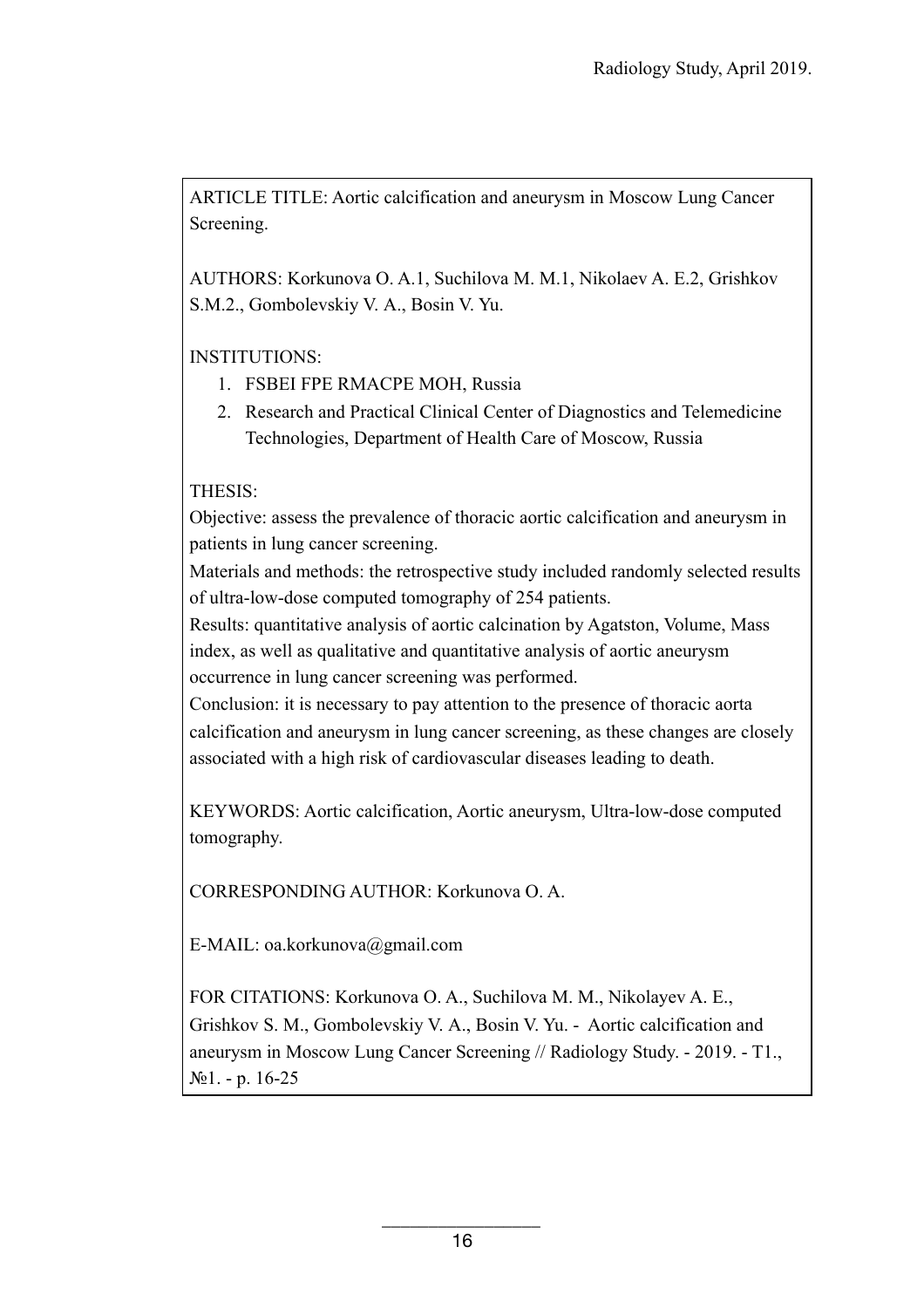#### **Aortic calcification in Moscow Lung Cancer Screening.**

#### **Introduction**

Incidental findings are often detected by low-dose computed tomography (LDCT), which is used in lung cancer screening. For example, the National Lung Cancer Screening Trial (NLST) shows a 20% reduction in lung cancer mortality and an overall 6.7% reduction in mortality [1]. LDCT iis an informative method of imaging of the chest, which has an important advantage as low doses compared to standard protocols of computed tomography. In 2017, the project "Moscow lung cancer screening" was launched in Moscow through the use of ultra-low-dose computed tomography (ultra-LDCT), aimed at selective screening of lung cancer in the outpatient link [2]. The project was organized by the Research and Practical Clinical Center of Diagnostics and Telemedicine Technologies, Department of Health Care of Moscow, Russia.

In the protocols of the project "Moscow lung cancer screening" the permissible dose of radiation should be less than 1 mSv (Figure 1), while the image quality allows to evaluate the findings at a reliable level, which is important in the assessment of additional pathological changes.



Figure 1. On these images demonstrate quality of LDCT for Moscow lung cancer screening. Please note on the quality in the upper and lower segments of the both lungs.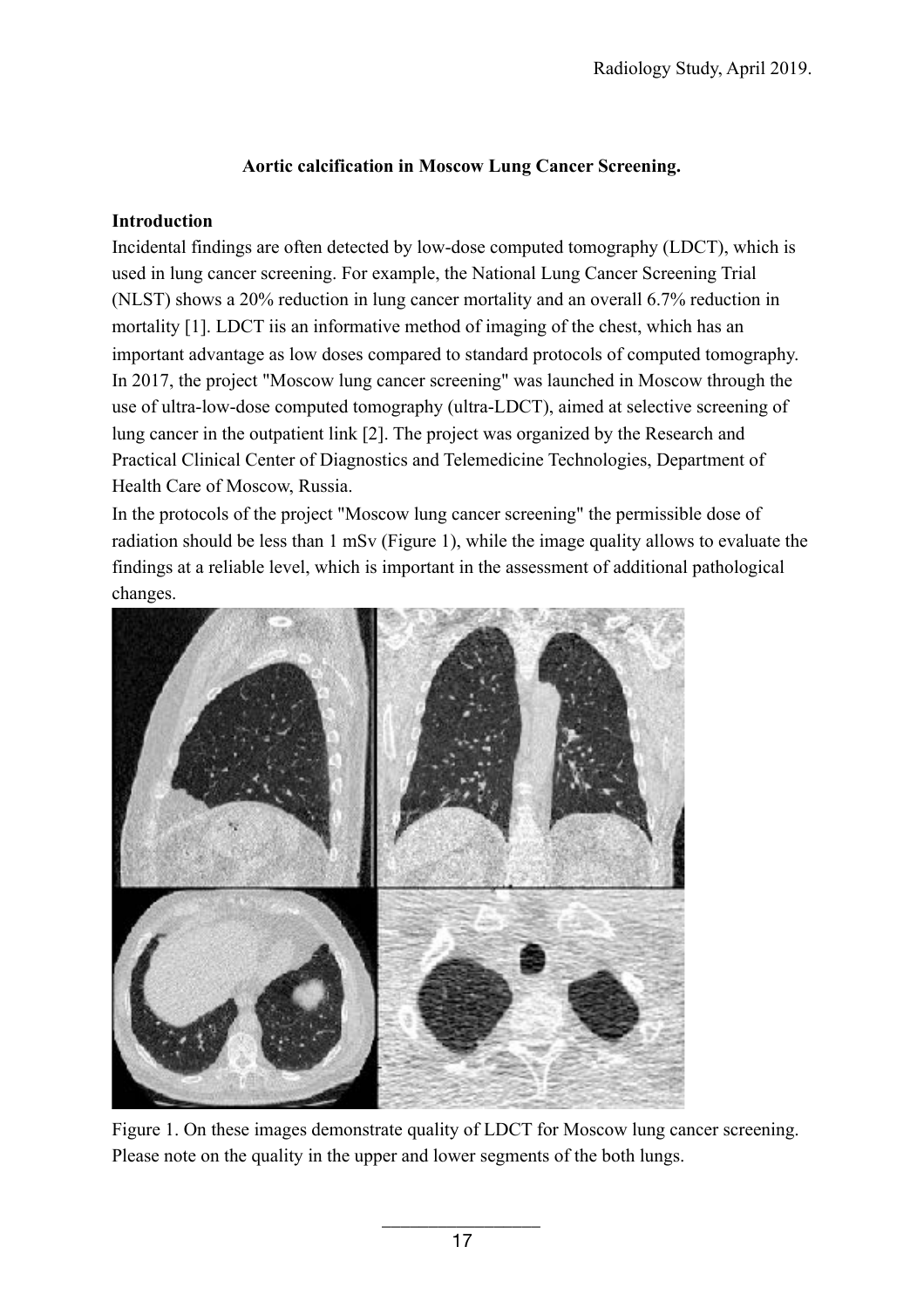Ultra-LDCT images are suitable for recognition of obvious and potentially significant incidental findings. In lung cancer screening, early detection of accidental findings can reduce mortality in patients aged 55-75 years [3,4]. Ultra-LDCT screening promotes recognition of significant incidental findings, in particular, early detection of signs of chronic obstructive pulmonary disease and diseases of the cardiovascular system in the smoking population [5]. Established indicator of cardiovascular disease is coronary artery calcification, which is clearly correlated with an increase in the patient's age and the presence of Smoking in the history [6]. In NLST studies, 50% of deaths are associated with cardiovascular disease, as confirmed by observations in other cohorts [7]. Thoracic aorta calcification is associated with risk factors of atherosclerosis, although the pathogenesis and clinical manifestations remain not fully understood. The native computer tomography (CT) distinguish the following patterns of aorta calcification (Figure 2): circumferential calcification in patients with post-radiation changes of the cardiovascular system, more confluent calcination in patients with inflammation of the walls of history and patchy calcification, which is typical of atherosclerosis [8].



Figure 2. Patterns of aortic wall calcification. On noncontrast-enhanced computed tomography (CT) scans is possible to visualize these patterns of calcification: (right) circumferential calcification in a patient with radiation-associated cardiovascular disease, (middle) more confluent calcification in a patient with a remote history of aortitis and (left) patchy calcification typical of atherosclerosis.

In a single-center clinical study, which involved 970 patients who applied to the cardiology Department, presented the distribution of the thoracic aorta calcification by segments. Calcifications were most often visualized in the aortic arch and proximal part of the descending aorta, which are not usually included in the scanning field during coronary calcium screening. The data are presented in the study of Cream and co-authors [9], and the results are presented below in figure 3.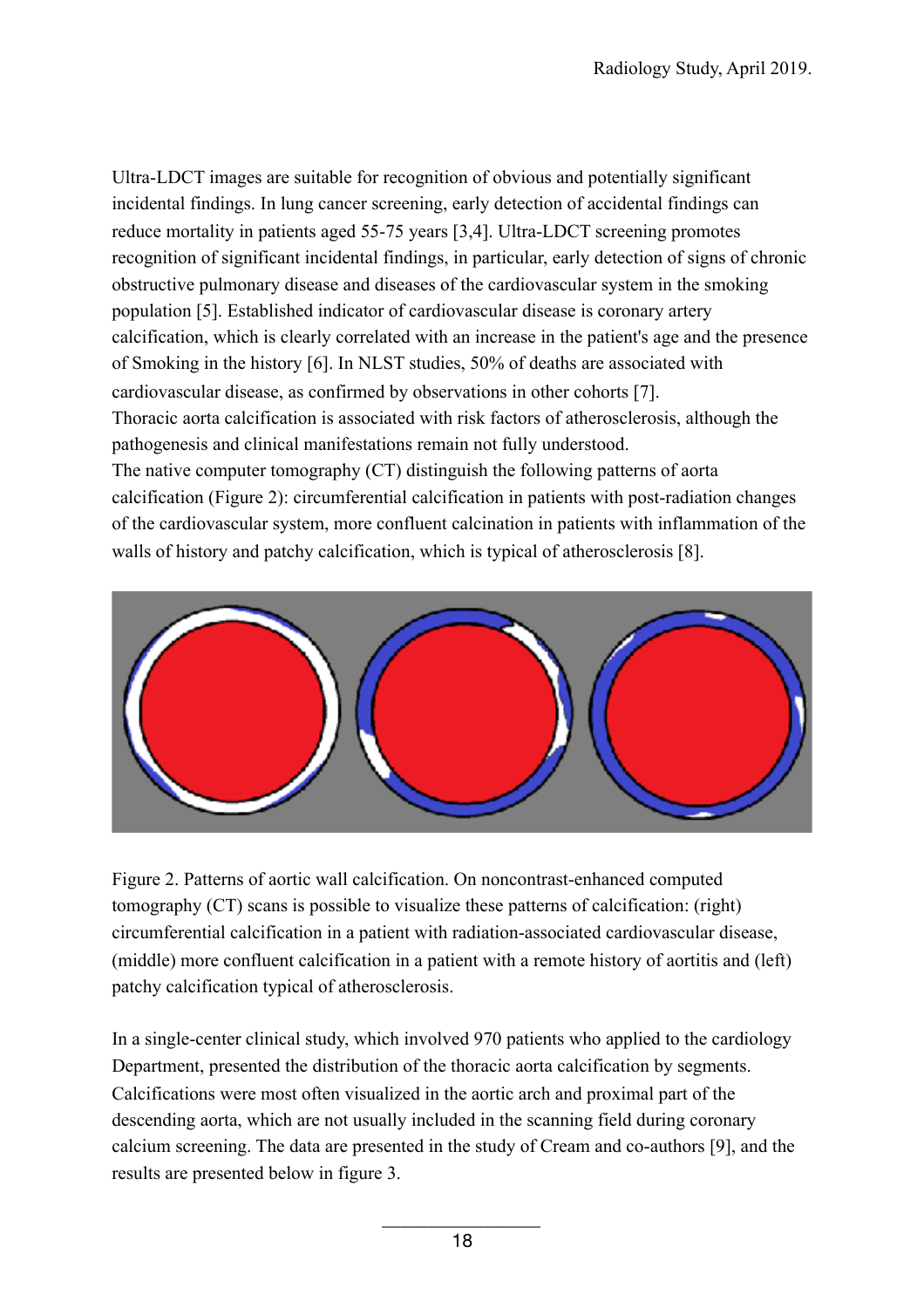

Figure 3. Distribution of thoracic aortic calcification.

In a single-center study of 970 patients referred to a cardiovascular prevention unit, percentages of patients with calcifications at different segments of the thoracic aorta are shown. Calcifications were most commonly visualized in the aortic arch and proximal descending aorta, which are segments not typically included in a CAC scan. Reproduced from data in Craiem et al. [50]

The aim of the study was to assess the prevalence of thoracic aortic calcification and aneurysm in patients of lung cancer screening.

## **Materials and Methods.**

During the primary (baseline) screening round 5,310 ultra-LDCT were conducted in 10 medical organizations providing primary health care to the adult population of Moscow. The studies were carried out on the Toshiba Aquilion 64 computed tomographic scanner using specially developed ultra-low-dose protocols for different patient weight categories with radiation dose up to 1 mSv. 4,762 (89.7% from 5,310 studies,) were performed in individuals who met the criteria for inclusion in the risk group for lung cancer. A certain part of these patients was referred to oncologist, phthisiologist, therapist [10].

In the first part of the study, implying a qualitative assessment of aortic changes, included 254 (4.78%) ultra-LDCT, which were selected using a generator of random number. At the same time, the results of patients who were routed for additional examinations and consultations on the results of ultra-LDCT were not considered. The selected group included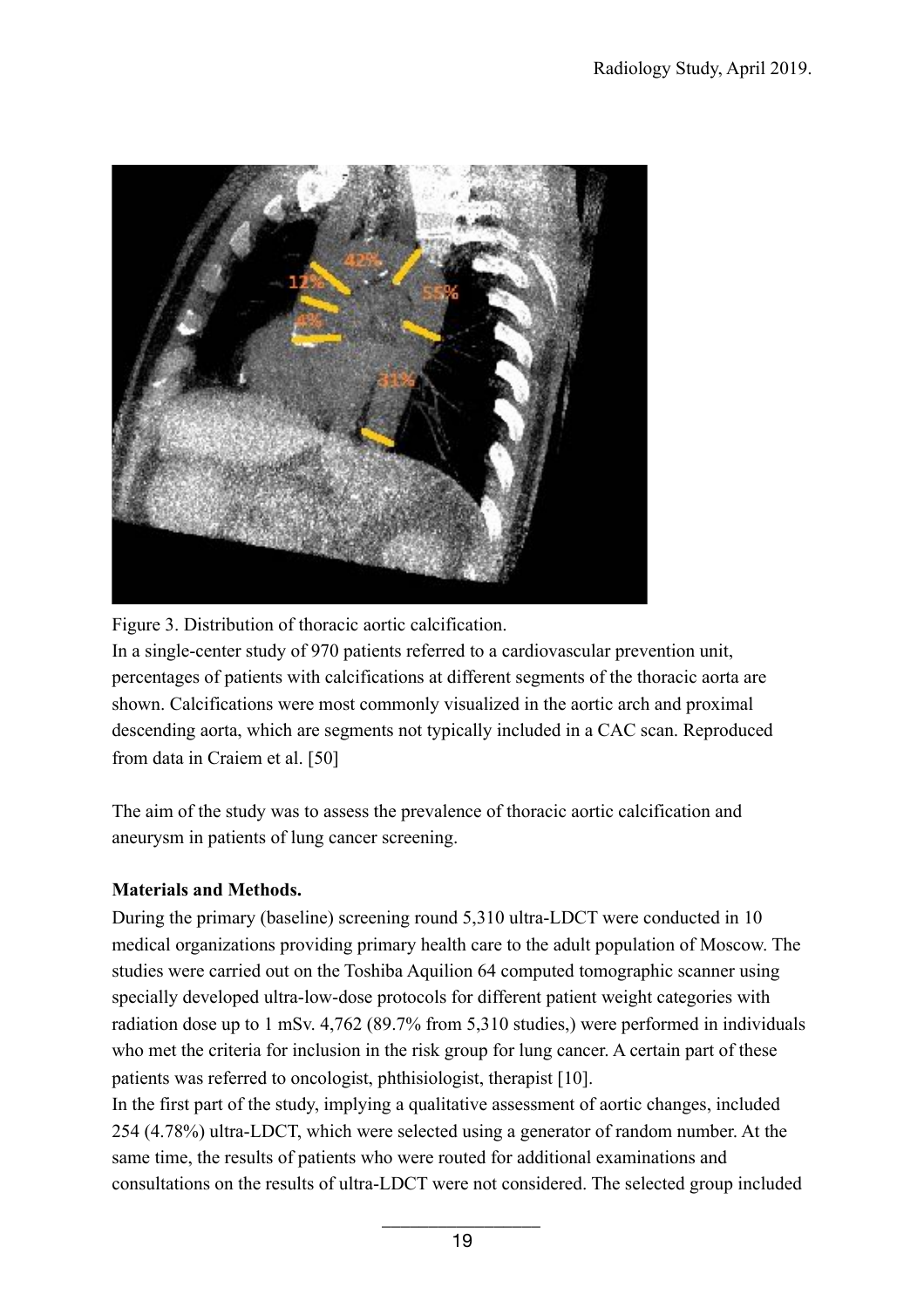the results of ultra-LDCT 142 (56.0%) men and 112 (44.0%) women; the average age was 61 years. The exact age distribution of the surveyed:  $55-59$  years  $-25.2\%$  (64), 60-64 years  $25.2\%$  (64), 65-69 years  $- 24.8\%$  (63), 70-74 years  $- 24.8\%$  (63).

In the second part of the study, implying a quantitative assessment of aortic calcification, included 25 (0.471%) ultra-LDCT, which were selected using a random number generator. At the same time, the results of patients who were routed for additional examinations and consultations on the results of ultra-LDCT were not considered. The selected group included the results of ultra-LDCT of 10 (40.0%) men and 15 (60.0%) women in the age group of 70-74 years.

A retrospective review of the results (images and reports of chest ultra-LDCT performed within the framework of the project "Moscow screening of lung cancer" in 2017) for a preliminary assessment of the prevalence of thoracic aortic calcification was carried out. The review was carried out by two independent experts with more than 7 years of experience in thoracic radiology, followed by a panel discussion.

Medical data has been depersonalized in accordance with applicable personal data protection legislation. The image analysis in DICOM 3.0 standard was carried out using the software "AGFA Agility Enterprise 8.0" and "OsiriX MD (V. 5.5.1 64-bit)". Quantitative data were obtained and analyzed. Quantitative analysis of aortic calcination by The Agatston, Volume, Mass index was carried out using the standard scanning technique during screening using ultra-LDCT with a thickness of slice in 1 mm. Aortic calcification was evaluated semiautomatically, as shown in the image below (Figure 4). The protocols of the description searched for all pathological findings related to the calcification of the thoracic aorta.



Figure 4.

On these images it demonstrates semiautomatic segmentation of thoracic aorta calcification with Osirix software.

## **Results.**

The localization of incidental findings was as follows: lungs and bronchi  $-68.3\%$  (174) of cases, pleura – 2.75% (7), cardiovascular system – 75.4% (192), mediastinum – 2.75% (7), some organs of the abdominal cavity and retroperitoneal space  $-4.2\%$  (10), endocrine system organs  $-2.7\%$  (7), mammary glands  $-0.8\%$  of cases.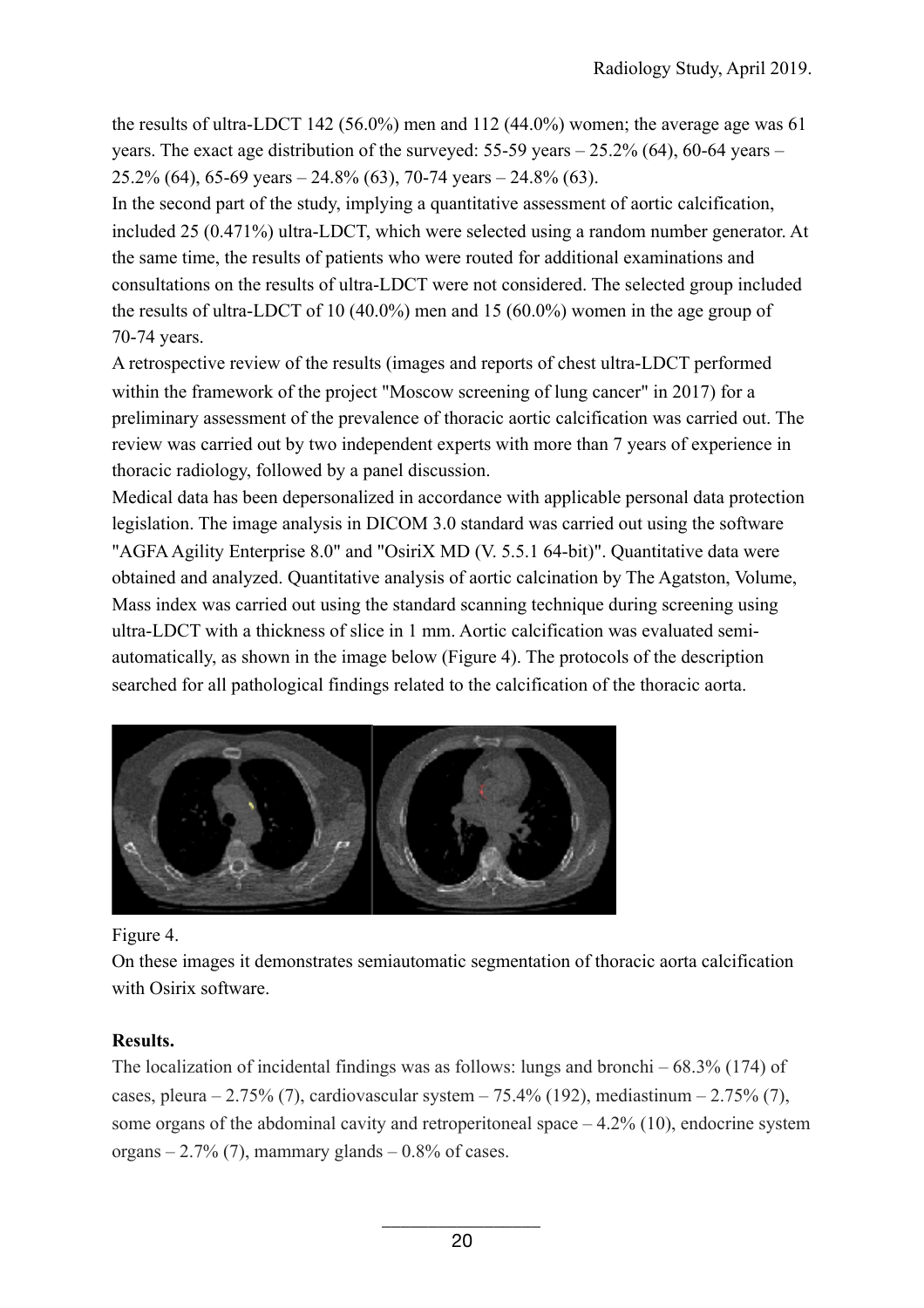A total of 58.4% (148/254) of random findings were not described in the initial reports of ultra-LDCT.

In the primary description of ultra-LDCT, radiologists most often did not indicate changes in the adrenal glands in the reports (in 3 cases, all 100.0% are not indicated), expansion of the pulmonary trunk  $(19 - 100.0\%)$ , expansion of the ascending and descending aorta (159) -82.3%), and the presence of coronary calcium (64 -33.0%).

All incidental findings of the cardiovascular system revealed at 76.4% (169/221) cases. In the primary reports of ultra-LDCT 67,0% (113) were specified, thus any recommendations (for example, consultation of the cardiologist) were not given. The structure of the most frequent incidental findings of the cardiovascular system is shown in figure 1.

In most cases (64,5%; 124/169) incidental finding was calcification of the coronary arteries, but despite this, the aneurysm and calcification of the aorta together comprise almost a quarter (26,7%; 45/169).



**Graph №1.** The structure of the most frequent random findings of the cardiovascular system in Moscow Lung Cancer Screening.

In the reports of ultra-LDCT, radiologists did not indicate the presence of coronary calcium in 33%, aortic calcification in 25%, ascending and descending aorta dilation in 82.3% of cases, and pulmonary trunk dilation in 100%. Thus, in those opinions, which marked the presence of the above changes of the cardiovascular system, all reports were absent recommendation part. In CT images, coronary calcium was found in 64.5% of cases, ascending and descending aorta dilation in 13.7% and 11.4% of cases, respectively, and pulmonary trunk dilation in 11.4% of cases. The average morphometry of the ascending and descending aorta and pulmonary trunk was 35.3+/-4.5 cm, 26.5+/-3.5 cm, 25.3+/-3.8 cm, respectively (see table 1). **Table 1.** Qualitative and quantitative analysis of aortic aneurysm occurrence.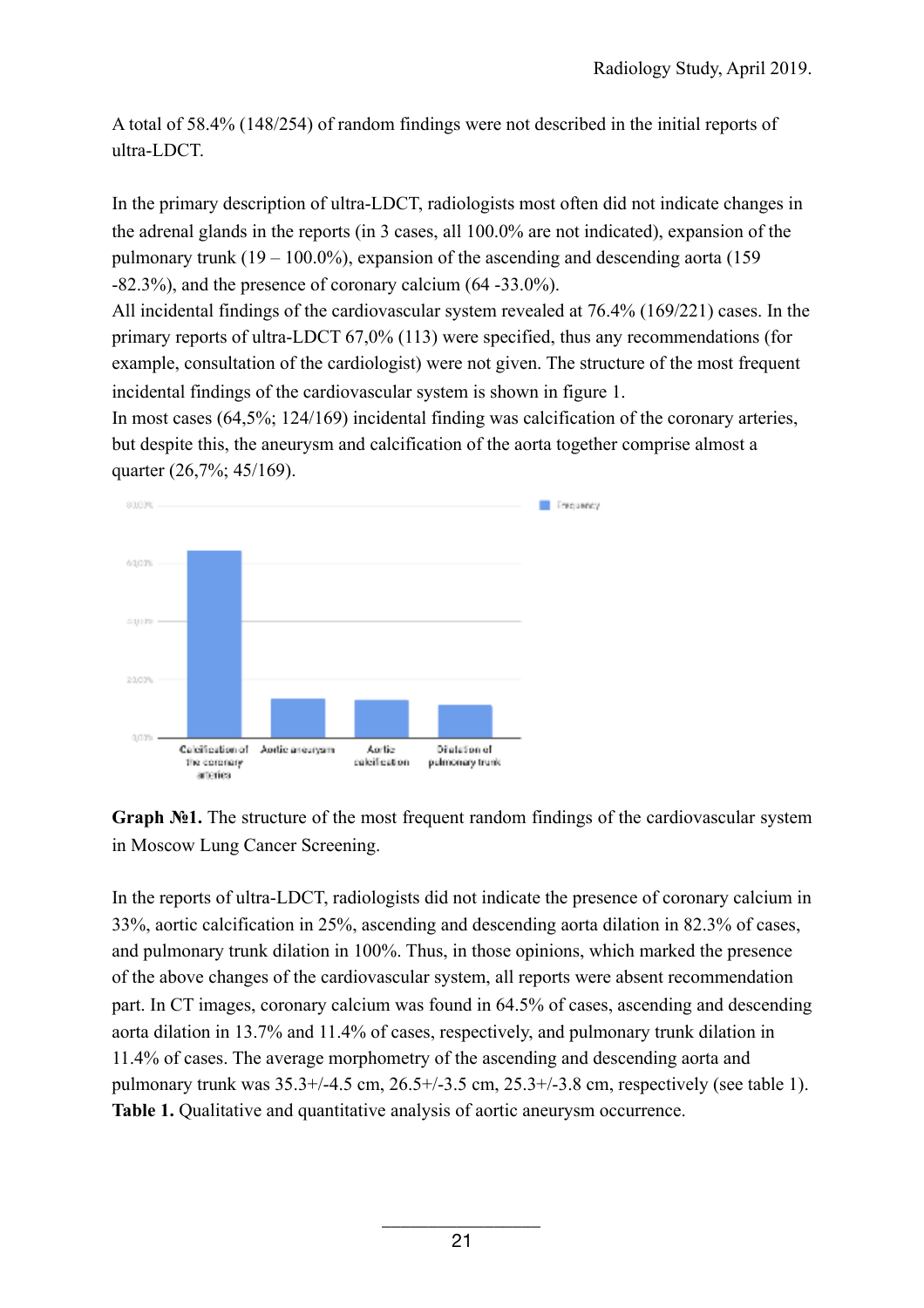| <b>Value</b>                            | N   | Arithmeti<br>c mean | $%$ of<br>normal | Average<br>square<br>deviation | Averag<br>e error | $\mathbf{C}\mathbf{s}$ |
|-----------------------------------------|-----|---------------------|------------------|--------------------------------|-------------------|------------------------|
| The diameter of the<br>ascending aorta  | 254 | 35,33               | 85.4%            | 4,51                           | 2,22              | 0,063                  |
| The diameter of the<br>descending aorta | 254 | 26,51               | 88.4%            | 3,50                           | 1,663             | 0,063                  |

Retrospectively, 25 patients were evaluated for aortic calcification by Agatston, Volume, Mass, the corresponding results are presented in table 2 below.

|                             | <b>Total calcification of</b><br>the aorta (Agatston) | <b>Total aortic calcification</b><br>(Volume) | <b>Total aortic</b><br>calcification<br>(Mass) |
|-----------------------------|-------------------------------------------------------|-----------------------------------------------|------------------------------------------------|
| N                           | 25                                                    | 25                                            | 25                                             |
| <b>Arithmetic</b><br>mean   | 7000,40                                               | 2277,64                                       | 4095,80                                        |
| Average square<br>deviation | 7833,33                                               | 2426,15                                       | 4717,88                                        |
| <b>Maximal value</b>        | 24953                                                 | 7897                                          | 13917                                          |
| <b>Minimal value</b>        | 342                                                   | 107                                           | 147                                            |

**Table 2.** Assessment of aortic calcification by Agatston, Volume, Mass.

## **Discussion.**

Based on the results of the analysis of the data obtained during the NLST screening program, the clinical significance of coronary artery calcification in lung cancer screening with LDCT was proved [11]. However, as and some other incidental findings [2].

Evaluation of coronary calcium contributes to earlier treatment administration, while most of the examined persons are already candidates for therapy only on the basis of two indicators (age and time of smoking) [11].

One of the frequent findings was an aortic aneurysm (more than 4.1 cm in diameter), rarely indicated in the primary reporting. In such a situation, it is justified to refer patients for reexamination after 6 months due to the circumstances specified below.

Surgical intervention in aortic aneurysm is indicated [12]:

- with a growth rate of more than 0.5 cm per year;
- $\bullet$  the initial diameter of the thoracic aorta is more than 5.5 cm (in the initial study);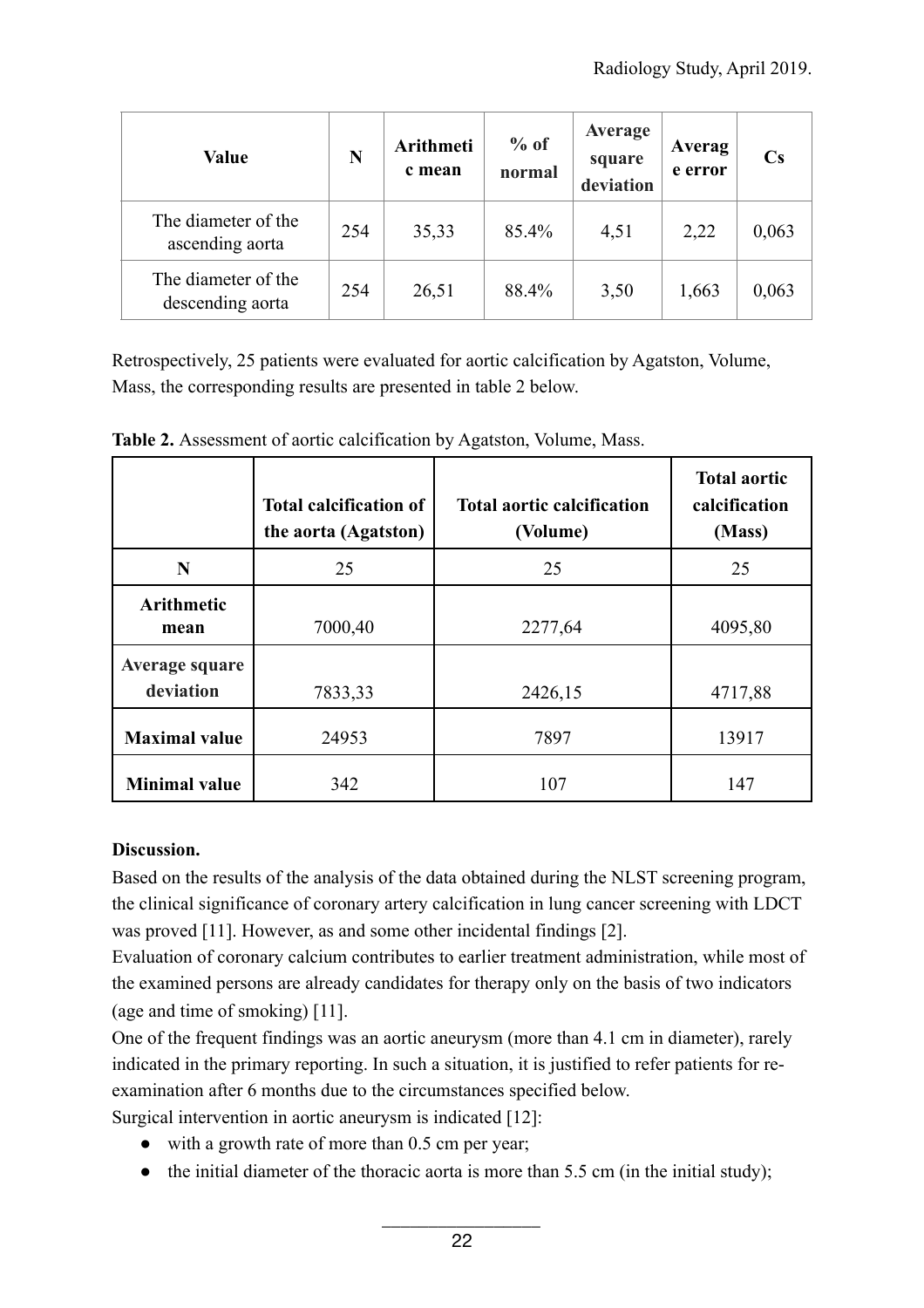• the initial diameter of the thoracic aorta is more than 4.4-5.0 cm against the background of systemic connective tissue disease or in the presence of symptoms.

Quantify the calcification of the aorta is not yet developed scale with the recommendation part (by analogy with the conventional scale of Agatston), which is a promising topic for future research. The intensive development of automatic segmentation and artificial intelligence should facilitate the approach to solving this problem, and it will allow to obtain more information about the patient in lung cancer screening.

Early detection of clinically significant changes in the cardiovascular system, such as thoracic aorta aneurysm and calcification, is possible with ultra-LDCT in lung cancer screening, which will help to reduce mortality rates in general population.

## **Conclusion**

Upon detection of changes in the cardiovascular system with ultra-HDCT in lung cancer screening, it is necessary to carefully evaluate these changes of the aorta such as its diameter and the presence of calcification. In the reporting is important to note the presence of the thoracic aorta calcification, as well as be sure to send the patient to the consultation of a cardiologist, because these changes are associated with a high risk of cardiovascular diseases that lead to death.

## **Disclosures**

The authors declare that there is no conflict of interest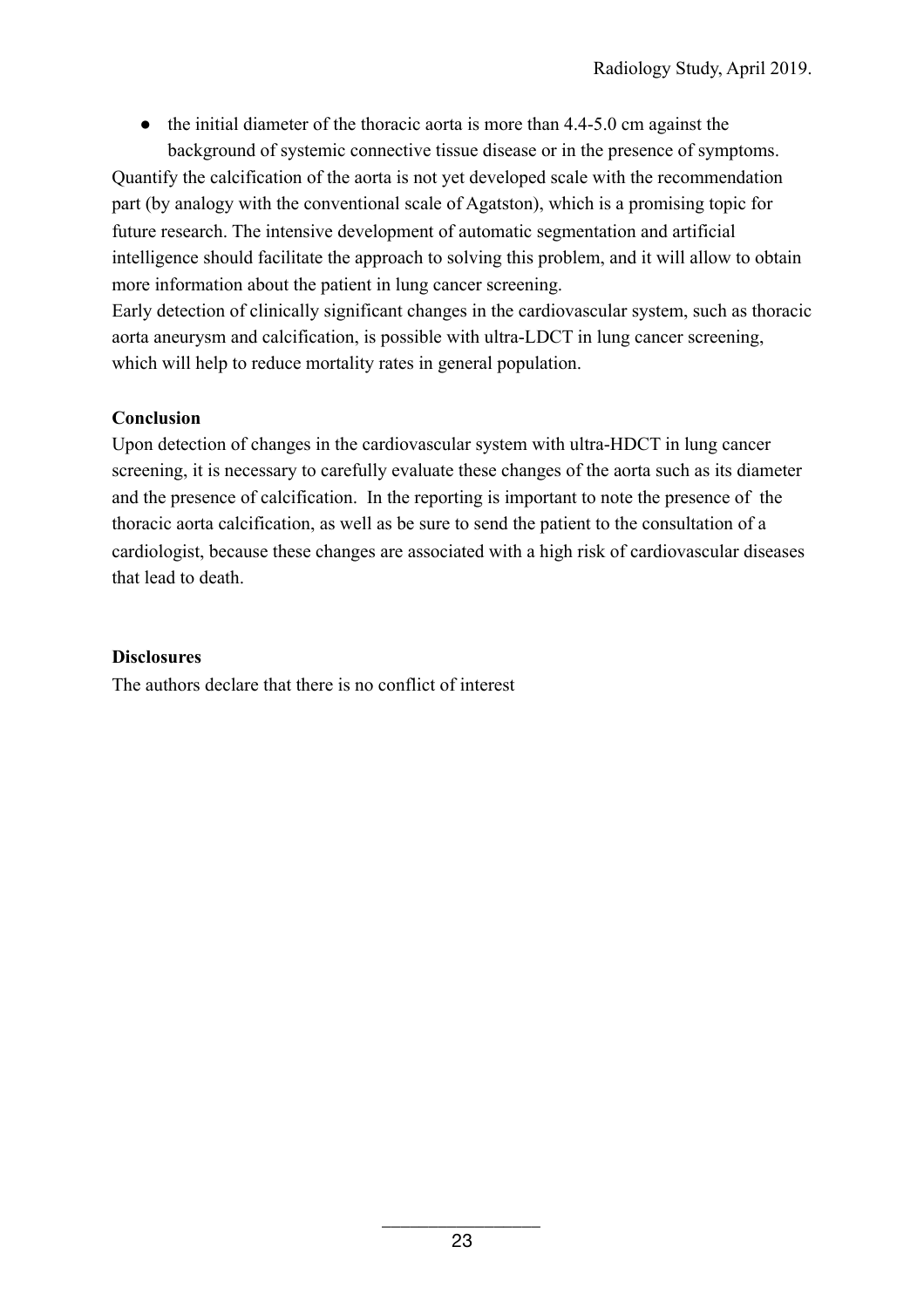# **References:**

1. National Lung Screening Trial Research Team, Aberle DR, Adams AM, et al: Reduced Lung-Cancer Mortality with Low-Dose Computed Tomographic Screening. N Engl J Med 365:395-409, 2011

2. Gombolevskiy V.А., Kharlamov K.А., Pyatnitskiy I.А., Kim S.Yu., Morozov S.P. Shablony protokolov opisaniy issledovaniy po spetsialnosti rentgenologiya. Kompyuternaya tomografiya. [Protocol templates for description of X-ray examinations. Computed tomography]. GBUZ Goroda Moskvy Nauchno-Prakticheskiy Tsentr Meditsinskoy Radiologii Departamenta Zdravookhraneniya Goroda Moskvy Publ.

3. National Center for Chronic Disease Prevention and Health Promotion (US) Office on Smoking and Health: The Health Consequences of Smoking—50 Years of Progress: A Report of the Surgeon General [Internet]. Atlanta (GA): Centers for Disease Control and Prevention (US), 2014. [cited 2017 Aug 24]. (Reports of the Surgeon General). Available from: http:// www.ncbi.nlm.nih.gov/books/NBK179276/

4. Final Update Summary: Lung Cancer: Screening - US Preventive Services Task Force [Internet]. [cited 2017 Aug 22]. Available from: https://www. uspreventiveservicestaskforce.org/Page/Document/UpdateSummaryFi nal/lung-cancerscreening.

5. Incidental Findings on Lung Cancer Screening: Significance and Management Emily B. Tsai, MD, Caroline Chiles, MD, Brett W. Carter, MD, Myrna C.B. Godoy, MD, PhD, Girish S. Shroff, MD, Reginald F. Munden, MD, DMD, MBA, Mylene T. Truong, MD, and Carol C. Wu, MD

6. Oei HH, Vliegenthart R, Hofman A, et al. Risk factors for coronary calcification in older subjects. The Rotterdam Coronary Calcification Study. Eur Heart J 2004;25:48–55.

7. Chiles C, Duan F, Gladish GW, et al. Association of coronary artery calcification and mortality in the national lung screening trial: a comparison of three scoring methods. Radiology 2015;276:82–90.

8. JACC Cardiovasc Imaging. 2018 Jul;11(7):1012-1026. doi: 10.1016/j.jcmg.2018.03.023. Thoracic Aortic Calcification: Diagnostic, Prognostic, and Management Considerations. Desai MY1, Cremer PC2, Schoenhagen P3.

9. Craiem D, Chironi G, Casciaro ME, Graf S, Simon A. Calcifications of the thoracic aorta on extended non-contrast-enhanced cardiac CT. PLoS One 2014;9:e109584.

10. Gombolevskiy V.А., Barchuk А.А., Laypan А.Sh., Vetsheva N.N. et al. Organization and efficiency of screening for malignant lung tumors by low-dose computed tomography. Radiologiya. Praktika. 2018, no. 1 (67), pp. 28-36. (In Russ.)

11. Chiles C., Duan F., Gladish G. W. et al. Association of coronary artery

calcification and mortality in the National Lung Screening Trial: a comparison

of three scoring methods // Radiology.  $- 2015. -$  Vol. 276.  $- P. 82-90.$